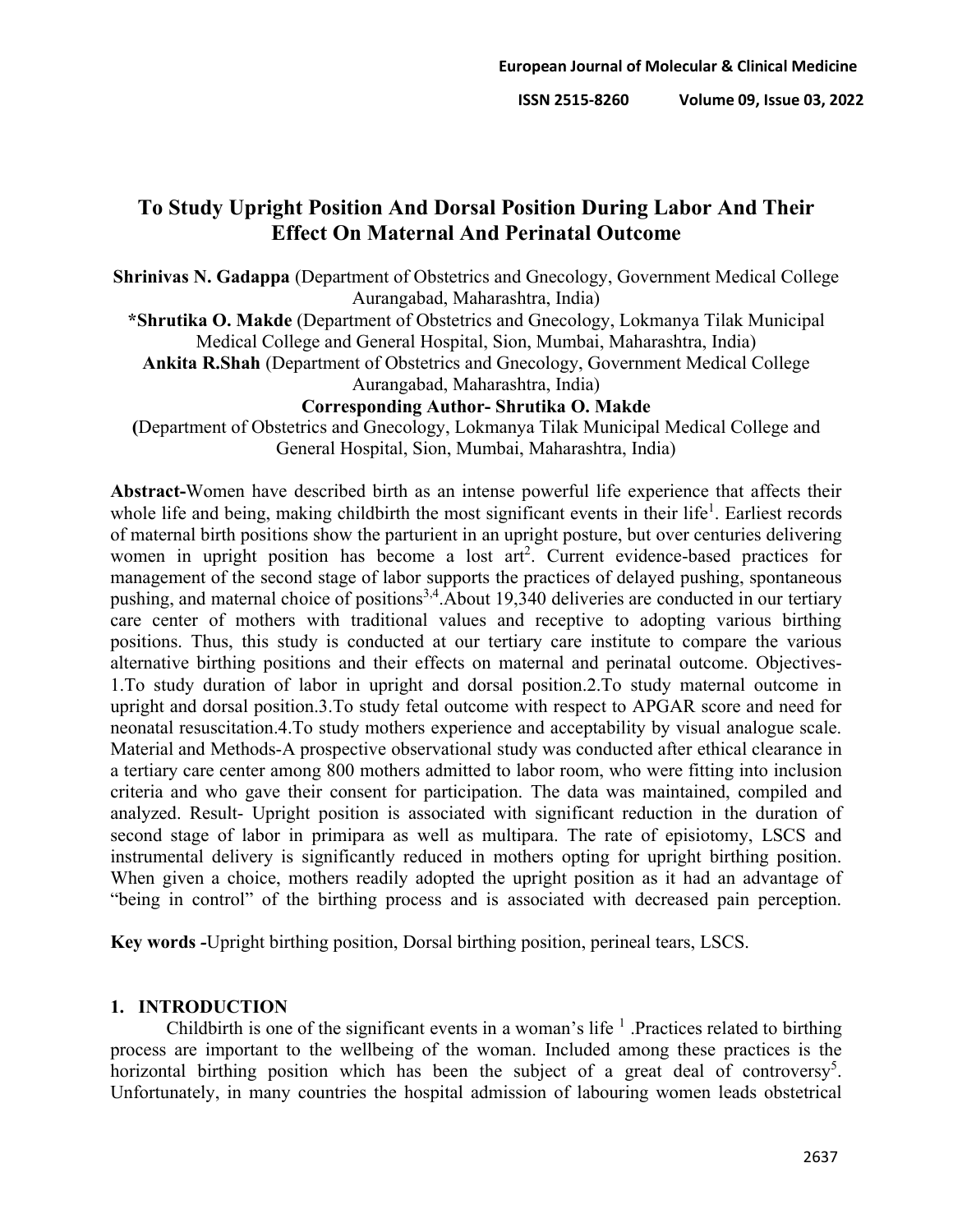**ISSN 2515-8260 Volume 09, Issue 03, 2022**

practice to restrain spontaneous and instinctive attitude and to focus strictly on intrapartum fetal wellbeing and maternal comorbidities<sup>6</sup>..

Several advantages have been claimed for non-recumbent labor, thanks to "gravity effect" on uterine perfusion, on contractions effectiveness, and on fetal alignment to the pelvic angles and diameters<sup>6</sup>. Positions including knee standing, on all fours, sitting on a birth seat and lateral are where weight is taken off the sacrum allowing expansion of the pelvic outlet. Review showed that using a flexible sacrum position can reduce the duration of the second stage of labor by21.12  $min<sup>7</sup>$  Russell reported that a change from the supine to the sitting position significantly increased interspinous diameter both in the last trimester of pregnancy and 6 weeks after childbirth $8$ .

Gupta et al, 2003 and de Jonge et al., 2004 conducted meta-analyses which indicated that the supine position was associated with more instrumental deliveries and reported severe pain compared with other positions <sup>9</sup>. Upright positions compared with supine position led a reduction in episiotomies, reduction in caesarean section rate, a smaller increase in second degree perineal tears and fewer abnormal fetal heart rate pattern. The only disadvantage was an increase in blood loss, particularly among women allocated to the birth chair <sup>10, 11</sup>. Resultsfrom the Cochrane review by Aasheim et al suggested that practicing the 'hands off' technique, by adopting upright birthing positions, where the clinician's hands are 'nowhere near the perineum', reduces the use of episiotomy<sup>12</sup>

World Health Organization in 1996 encouraged evidence based practices and stated that 'childbirth is a natural process and in normal birth, there should be a valid reason to interfere with this natural process'13.Current evidence-based practices for management of the second stage of labor supports the practices of delayed pushing, spontaneous pushing, and maternal choice of positions<sup>14, 15</sup>. Supine birthing positioning is not recommended<sup>14</sup>

Thus the impact of various birthing positions on maternal and perinatal outcome in terms of need for episiotomy, cesarean section rate, perineal tears, NICU admission and pain intensity should be considered.

#### **2. MATERIAL AND METHOD:**

A prospective observational study was conducted after ethical clearance in Government tertiary care center from 18<sup>th</sup> October 2018 to 17<sup>th</sup> October 2020, among 800 mothers admitted to labor room, who were fitting into inclusion criteria and who gave their consent for participation. **Inclusion criteria-**

- 
- 1. Term (>37 weeks ) mothers giving consent for participation in study
- 2. Only primi and second para with low risk factor will be included in the study
- 3. No associated medical and surgical illness
- 4. Pregnant women having no contraindication for vaginal delivery
- 5. Pregnant women with cephalic presentation

### **Exclusion criteria-**

- 1. Pregnant women who will not give consent
- 2. Pregnant women having any medical or obstetric risk factor
- 3. Pregnant women with previous scar
- 4. Pregnant women with non cephalic presentation

After applying inclusion and exclusion criteria and after taking written valid informed consent, participants were included in the study.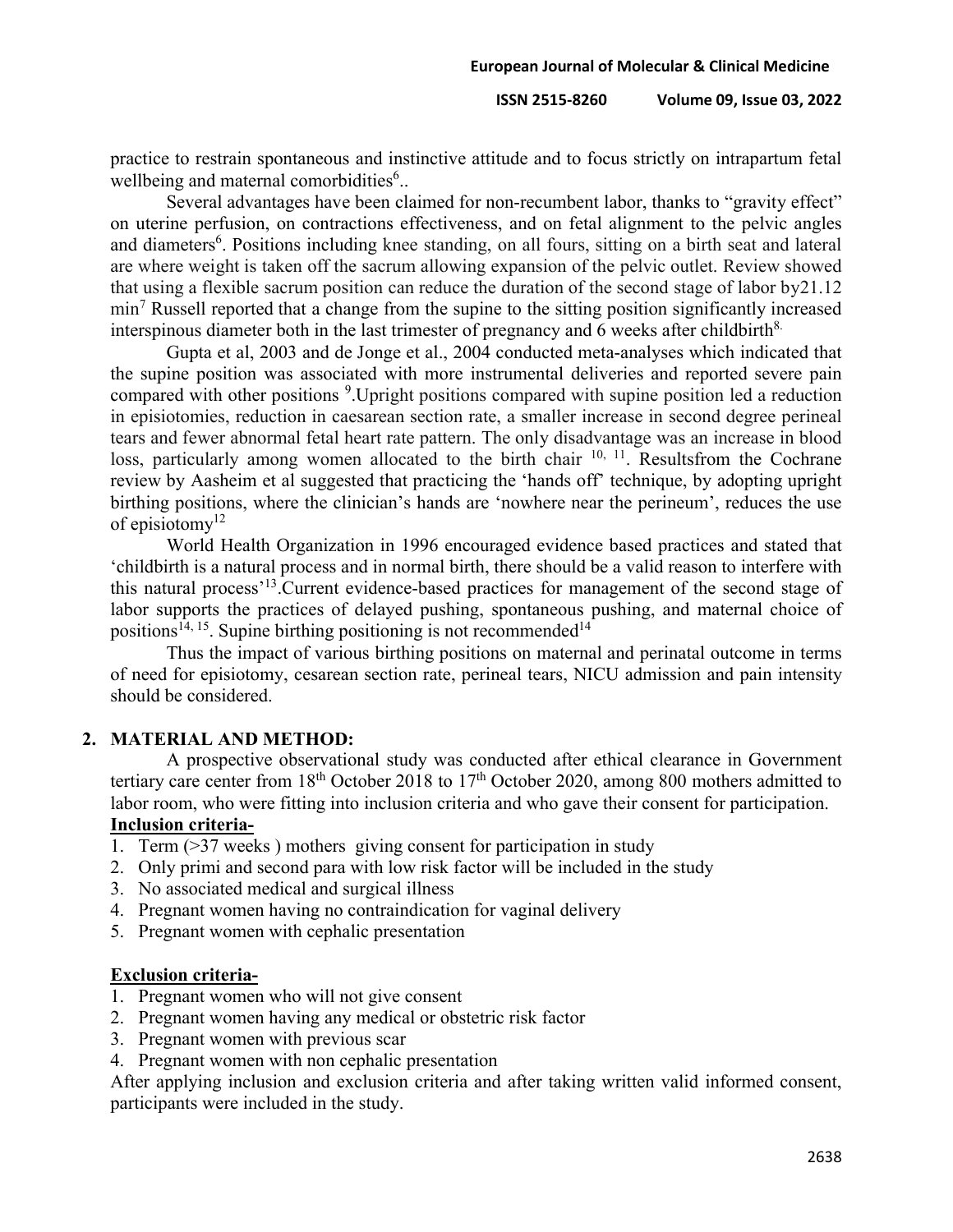#### **ISSN 2515-8260 Volume 09, Issue 03, 2022**

In ANC care mothers were counselled about different birthing positions at every visit and explained about Duola. When the mother was admitted in labor room, she was recounselled about various positions she can adopt in different stages of labor using pictorial charts and IEC material. They were counselled about how to adopt the position of their choice with the help of Duola.

In 1<sup>st</sup> stage mother was asked to move around, sit on reclining chairs and take adequate oral fluids. In  $2<sup>nd</sup>$ stage they were counseled and encouraged to adopt birthing position of their choice -upright or dorsal position with the assistance of Duola. Special birthing beds were provided to mothers to help them adopt birthing position of their choice.

We did not randomize the mothers involved in the study as we practice Respectful Maternal Care(RMC) where the mother's choices and preference were considered and cases were enrolled. A prospective study was conducted in the labor room of tertiary care center.

The birthing position adopted by 800 mothers included in the study were grouped according to Atwood Classification (table 1) into Group 1 and 2. 400 mothers adopting squatting, semisquatting and standing position were allotted in Group 1 while the rest 400 mothers adopting dorsal birthing position were allotted Group 2. Mother's feedback was taken using Visual Analogue Scale (VAS)

| Supine position   | Lateral (Sim's) position.           |
|-------------------|-------------------------------------|
|                   | Semi-recumbent(trunk tilted         |
|                   | $to 30^{\circ}$ to the horizontal). |
|                   | Lithotomy position.                 |
|                   | Trendelenburg'sposition(head        |
|                   | lower than pelvis).                 |
| Upright           | Sitting (obstetric chair/stool)     |
| position(with     | Kneeling                            |
| gravity involved) | Squatting unaided or using          |
|                   | squatting bars                      |
|                   | Squatting aided with birth          |
|                   | cushion or partner                  |
|                   |                                     |

Table 1:**Atwood Classification of birthing position13**

# **Data Presentation-**

All collected data is presented in a tabulated and graphic form. It is subsequently analyzed for comparing significant difference maternal and neonatal outcome in upright and dorsal position.

# **Statistical Analysis-**

Microsoft word and excel were used to prepare charts and tables. Categorical data is being represented as percentage. Chi square test, t test and Mann-Whitney U test were used to find the significance in various categorical data. (p value less than 0.05 is taken significant). Statistical software, including MS Excel and SPSS version 20, was used for statistical analysis

# **3. RESULTS-**

**The** Mean age of mothers participating in study is 25±3.26 years. Of 800 participants,552 (69%) are multipara and 248 (31%) are primipara. In the  $1<sup>st</sup>$  stage of labour, 75.7% of mothers preferred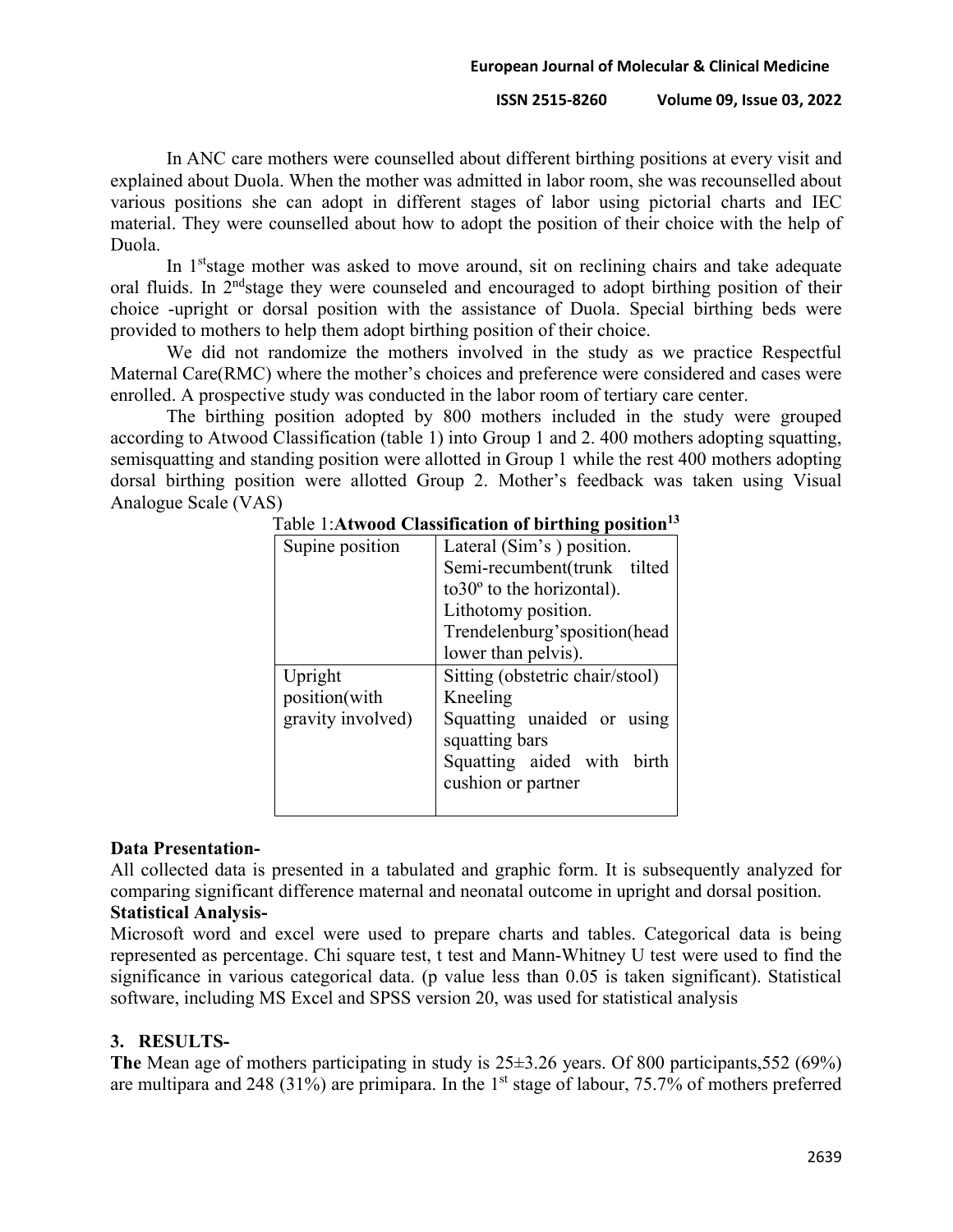**ISSN 2515-8260 Volume 09, Issue 03, 2022**

a combination of ambulatory and reclining position while 19.1% mothers preferred only reclining position.

Table 2 indicates significant association between the birthing position adopted and the parity of the mother. While56.5% of primiparapreferred upright birthing position only 47 % mutipara delivered in upright position.53 % multipara preferred the dorsal birthing position in second stage of labour.

Active management of third stage of labor was carried out in all deliveries and themean duration of third stage of labour is 3.05±1.097 minutes

|       | Primipara | Multipara | P value  |
|-------|-----------|-----------|----------|
|       | $n$ (%)   | $n$ (%)   |          |
| Group | 140(56.5) | 260(47)   | $P=0.01$ |
| Group | 108(43.5) | 292 (53)  |          |
| Total | 248       | 552       |          |

Table 2- Distribution of mothers according to the parity

| Table 3 – Distribution according to duration of $2nd$ stage of labour |  |  |  |
|-----------------------------------------------------------------------|--|--|--|
|                                                                       |  |  |  |

|           | Group 1                      | Group 2                             | P     |
|-----------|------------------------------|-------------------------------------|-------|
|           | $(mean \pm)$                 | $(mean \pm)$                        | value |
|           | SD)                          | SD)                                 |       |
| Primipara | $37.18 \pm 1$<br>5.16<br>min | $42.19 \pm 17$<br>$.16 \text{ min}$ | 0.035 |
| Multipara | $25.68 \pm 1$<br>6.12        | $30.99 \pm 15$<br>$.27 \text{ min}$ | 0.004 |

In Table 3, the mean duration in second stage of labour in primipara in Group 1 is significantly lower than Group 2 (37.18 $\pm$ 15.16 minvs 42.19 $\pm$ 17.16 min; p=0.035). In multipara, the mean duration in second stage of labour in Group 1 is significantly lower than Group 2  $(25.68\pm16.12)$ min vs 30.99±15.27 min.; p=0.0004).

|                          | Group      | Group 2      | l P   |
|--------------------------|------------|--------------|-------|
|                          | n (%)      | $n(\%)$      | value |
| <b>LSCS</b>              | 60 (15%)   | 116<br>(29%) | 0.000 |
| Instrumental<br>delivery | $2(0.5\%)$ | 7(1.7%)      | 0.046 |

Table 4 – Distribution according to the mode of delivery

In Table 4, there is significant decrease in the LSCSand instrumental delivery required in mothers in Group 1 compared to Group 2. The most common indication for LSCS in both groups was fetal distress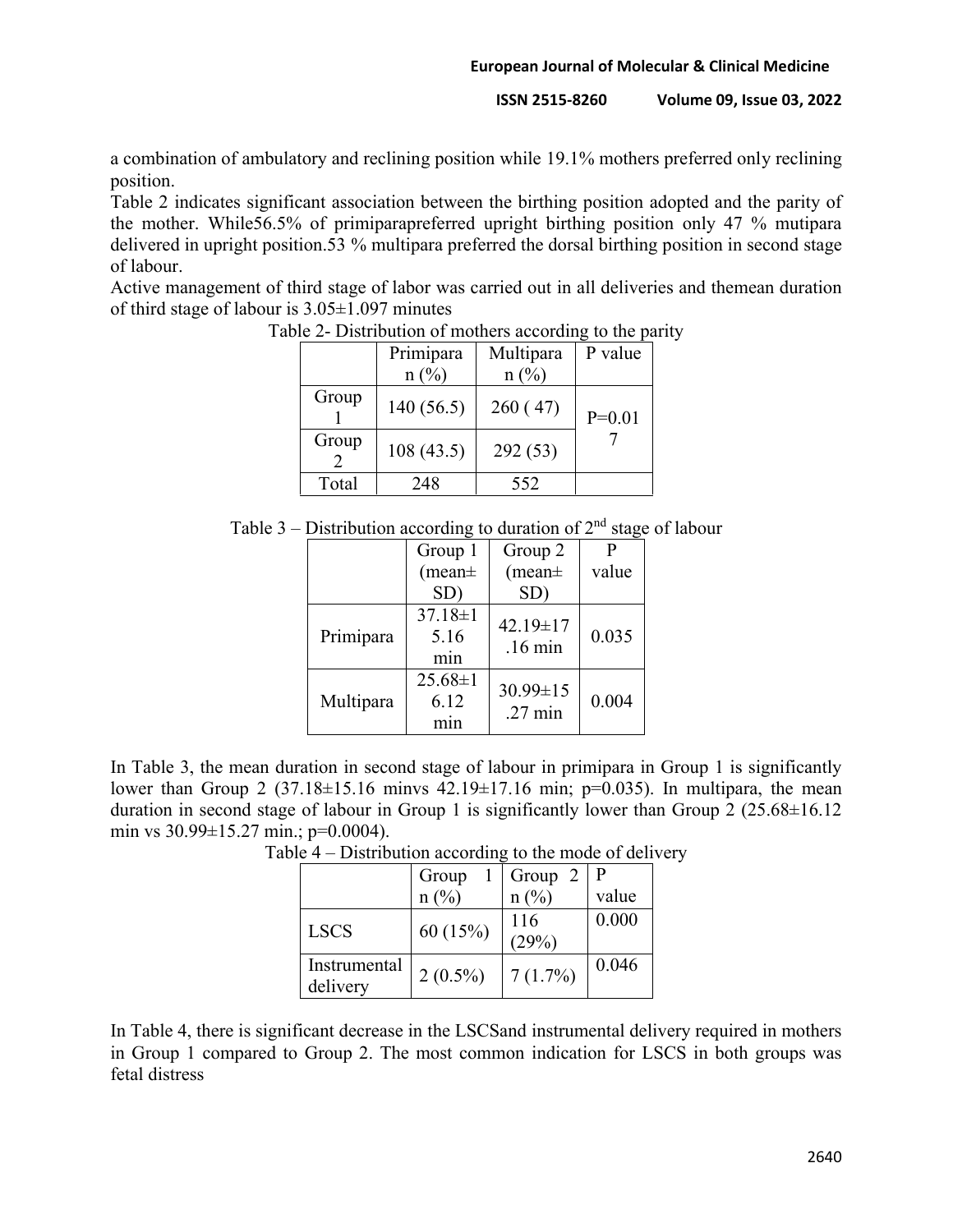**ISSN 2515-8260 Volume 09, Issue 03, 2022**

| $\epsilon$ )- Distribution according to maternal complication |                |                |       |  |
|---------------------------------------------------------------|----------------|----------------|-------|--|
|                                                               | Group 1        | Group 2        | P     |  |
|                                                               | $n(^{0}/_{0})$ | $n(^{0}/_{0})$ | value |  |
| Need for episiotomy                                           |                |                |       |  |
| Episiotomy                                                    | 29             | 74             | 0.000 |  |
| given                                                         | $(8.5\%)$      | (26%)          |       |  |
| Perineal tear                                                 |                |                |       |  |
| Mucosal<br>and                                                | 48             | 43             |       |  |
| $1st$ degree                                                  | $(14.2\%)$     | (15%)          | 0.35  |  |
|                                                               | 11             | 15             | 0.10  |  |
| II degree                                                     | $(3.2\%)$      | $(5.5\%)$      |       |  |
| III degree                                                    | $3(0.9\%)$     | 5(2%)          |       |  |
|                                                               |                | 2              | 0.06  |  |
| IV degree                                                     |                | $(0.5\%)$      |       |  |
| Need for cervicovaginal exploration                           |                |                |       |  |
| Cervicovaginal                                                |                |                | 0.06  |  |
| exploration                                                   | $3(0.9\%)$     | $(2.5\%)$      |       |  |
| done                                                          |                |                |       |  |
| Total                                                         | 340            | 284            |       |  |
|                                                               |                |                |       |  |

Table 5- Distribution according to maternal complications

In Table 5, after excluding the mothers requiring LSCS, the episiotomy given during Full Term Normal Delivery and instrumental delivery was significantly less in Group 1 than Group 2 No significant difference is found in the mucosal and 1<sup>st</sup> degree tear, second degree tear, third and fourth degree perineal tear as well as need for cervicovaginal exploration in the two groups

|                                 | Group 1         | Group 2        | P     |  |
|---------------------------------|-----------------|----------------|-------|--|
|                                 |                 |                | value |  |
| 1 minute APGAR score- (mean±SD) |                 |                |       |  |
| APGAR                           | $8.12 \pm 0.99$ | $8.02 \pm 1.0$ | 0.07  |  |
| score                           |                 | 7              |       |  |
| NICU admission needed - $n$ (%) |                 |                |       |  |
| <b>NICU</b>                     | 20(5%)          | 36(9%)         | 0.06  |  |
| admission                       |                 |                |       |  |
| Total                           | 400             | 400            |       |  |
| Birth weight – (mean $\pm SD$ ) |                 |                |       |  |
| Mean birth                      | $2.88 \pm 1.41$ | $2.82 \pm 0.2$ | 0.476 |  |
| weight                          | kg              | $6 \text{ kg}$ |       |  |

Table 6- Distribution according to fetal outcome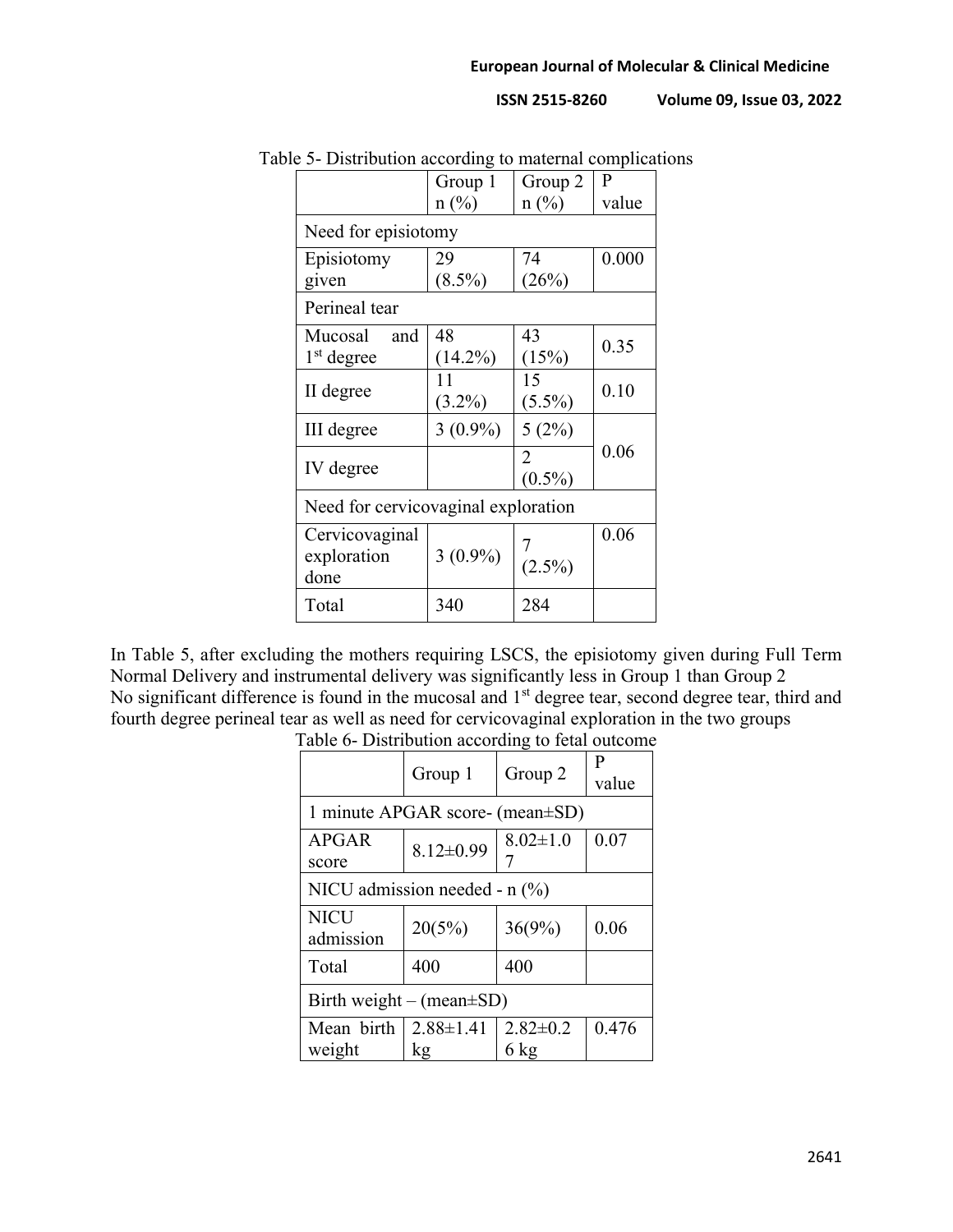**ISSN 2515-8260 Volume 09, Issue 03, 2022**

In Table 6, no significant difference was seen in fetal outcome with respect to 1 minute APGAR score and NICU admission in the two groups. No significant difference was seen in mean birth weight in two groups. Of all babies requiring NICU admission, meconium aspiration is the cause in 60.7%

|                              | Group 1                                   | Group 2           | P<br>value |
|------------------------------|-------------------------------------------|-------------------|------------|
|                              | Severity of pain by Visual Analogue Scale |                   |            |
| VAS score<br>mean $\pm$ SD   | $3.37 \pm 1.87$                           | $6.5 \pm 2.08$    | 0.000      |
|                              | Pain intensity scores $n$ (%)             |                   |            |
| Very<br>bearable<br>pain     | 83(20.75%)                                | 52<br>(13%)       |            |
| Bearable<br>pain             | 278<br>$(69.5\%)$                         | 156<br>$(39.1\%)$ | < 0.000    |
| Barely<br>unbearable<br>pain | 39 (9.75%)                                | 192<br>$(47.9\%)$ |            |
| Total                        | 400                                       | 400               |            |

Table 7- Distribution according to mothers experience with various birthing positions

In Table 7, severity of pain with respect to Visual Analogue scale in  $2<sup>nd</sup>$  stage of labor shows significantly lower mean VAS scores in Group 1 as compared to Group 2. Severity of pain as assessed by the Pain intensity scores showed significantly lesser mothers experiencing barely unbearable pain in Group 1 as compared to Group 2.

When interviewed, 94.25% women in Group 1 reported having a positive experience willingness to adopt the same in subsequent pregnancies.

# **4. Discussion-**

The upright birthing position empowers the mother to take control of her own birthing process<sup>15</sup>. Squatting position is regarded as the most natural position and is very similar to the habitual resting position. The only trouble is that it is difficult to maintain squatting for a long time though the advent of birthing bars and birthing stool have made it easier.



Fig 1- Birthing bed used in the study to provide birthing position of choice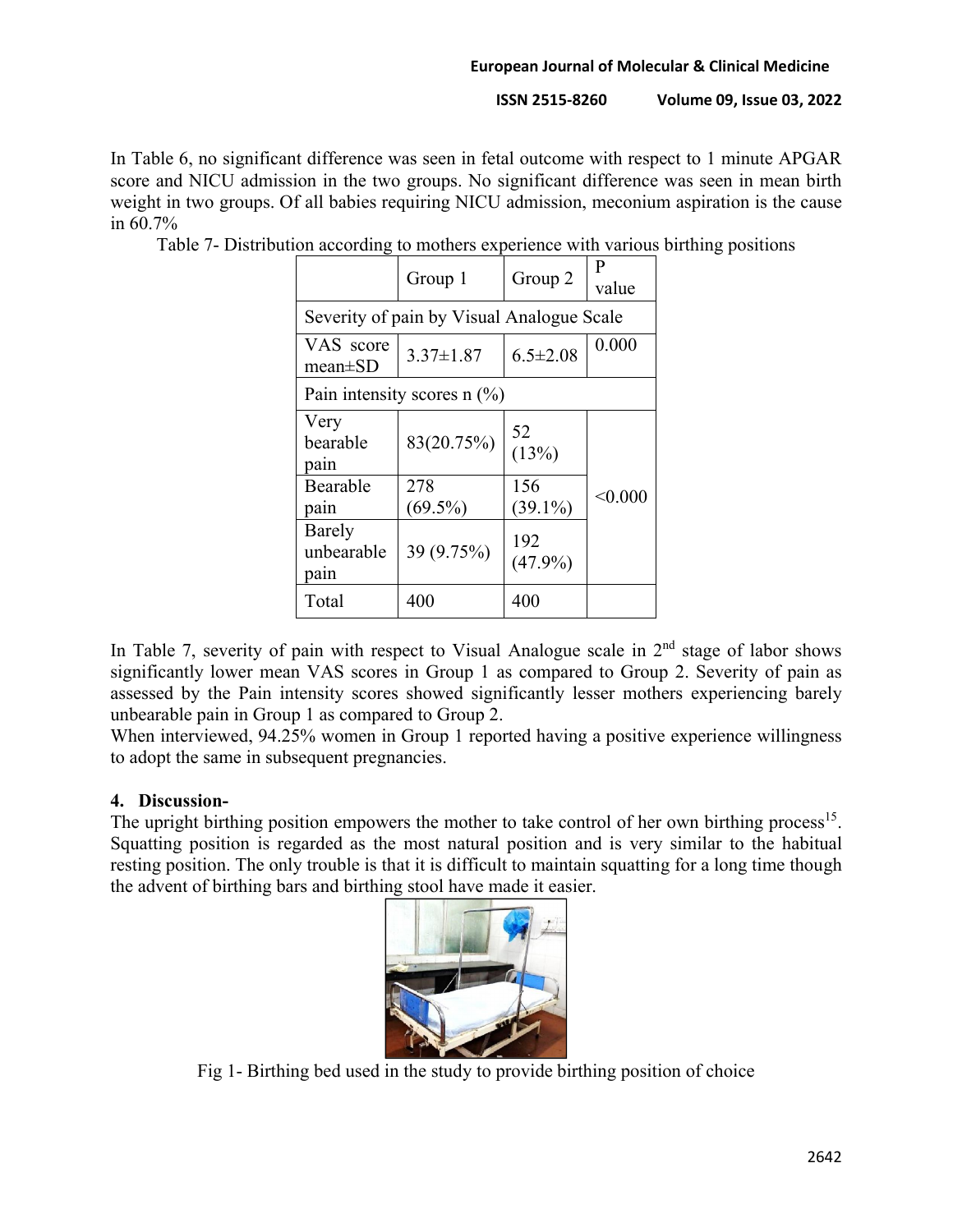**ISSN 2515-8260 Volume 09, Issue 03, 2022**

The present study aims at finding the impact of upright and dorsal birthing position on maternal and neonatal outcome.

The limitation of this study is that the upright position though having many benefits over dorsal position is difficult to maintain by the birthing mother causing frequent shifts between the upright and dorsal positions during labor. It is difficult to distinguish between position during second stage of labor and position at the time of birth. The confounding factor in our study could be providing mothers with Doula and RMC.

In the present study, there was reduction in the mean duration of 2nd stage of labor in Group 1 in primipara by 5.01 minutes and in multipara by 5.31 minutes. This decrease in duration of labor was statistically significant. Studies conducted on primigravida by Azhari et al and Phomdoung et al; study conducted by Moraloglu et al comparing squatting and supine position; and RCT conducted by Simaro et al also showed consistent findings<sup>7,16,17</sup>. The upright position reduces the second stage of labor by increasing maternal feeling of control, increasing mobility, increasing the diameter of pelvic outlet and gravity working synergistically with uterine contractions.16

Cochrane systematic review 2017 found no clear difference in rate of caesarean section between upright and dorsal position  $(p=0.49)^{17}$ . A study conducted by Dani et al compared squatting and dorsal recumbent position and reported similar findings  $(p=0.374)^{18}$ . This was inconsistent in the present study wherein, significant decrease in rate of LSCS is seen in Group 1 as compared to Group 2 as other than upright position to decrease LSCS rate, we practiced various non clinical interventions including providing birth companion, providing Respectful Maternity Care to all mothers, encouraging adequate mobility in first stage of labor and encouraging the mother to relax and rest. LSCS audit by Robson's classification was also done. Only patients with cephalic presentation were included in the present study and high risk cases were excluded from the study. All the above reasons caused significant difference in the LSCS rate in the two Groups.

The present study shows significant decrease in need for instrumental delivery in Group 1 which is consistent with studies conducted by Dani et al and Cochrane review  $2017^{17,19}$ .

The present study Group 1 shows significantly decreased episiotomy rate. This finding is consistent with the Cochrane systematic review 2017 and study conducted by Ank  $deJonge<sup>17,19</sup>$ . Results from this analysis should be interpreted with caution asepisiotomy is influenced by various factors including individual practice, the type of upright position adopted and instrumental birth<sup>17</sup>. Our policy for episiotomy in the present study is to individualize the need for episiotomy in every mother and we exercise selective and restrictive use of episiotomy.

In the present study, we can see that, although no perineal support can be given in upright position, like in dorsal position, there is no significant reduction in the rate of in second degree perineal tears in Group 2 vs Group 1, which is consistent with the Cochrane review and studies conducted by Ank De Jonge, and, Moralgolu et al<sup>16, 17, 19</sup>.

In the present study, no significant difference in third and fourth degree perineal tear is seen in two groups which is consistent with the Cochrane review  $2017(p=0.44)^{17}$ .

In the present study the mean birth weight in Group 1 is  $2.88 \pm 1.41$  kg and Group 2 is 2.82±0.26 kg which is not statistically significant consistent with study conducted by Moralgolu et al<sup>16</sup>.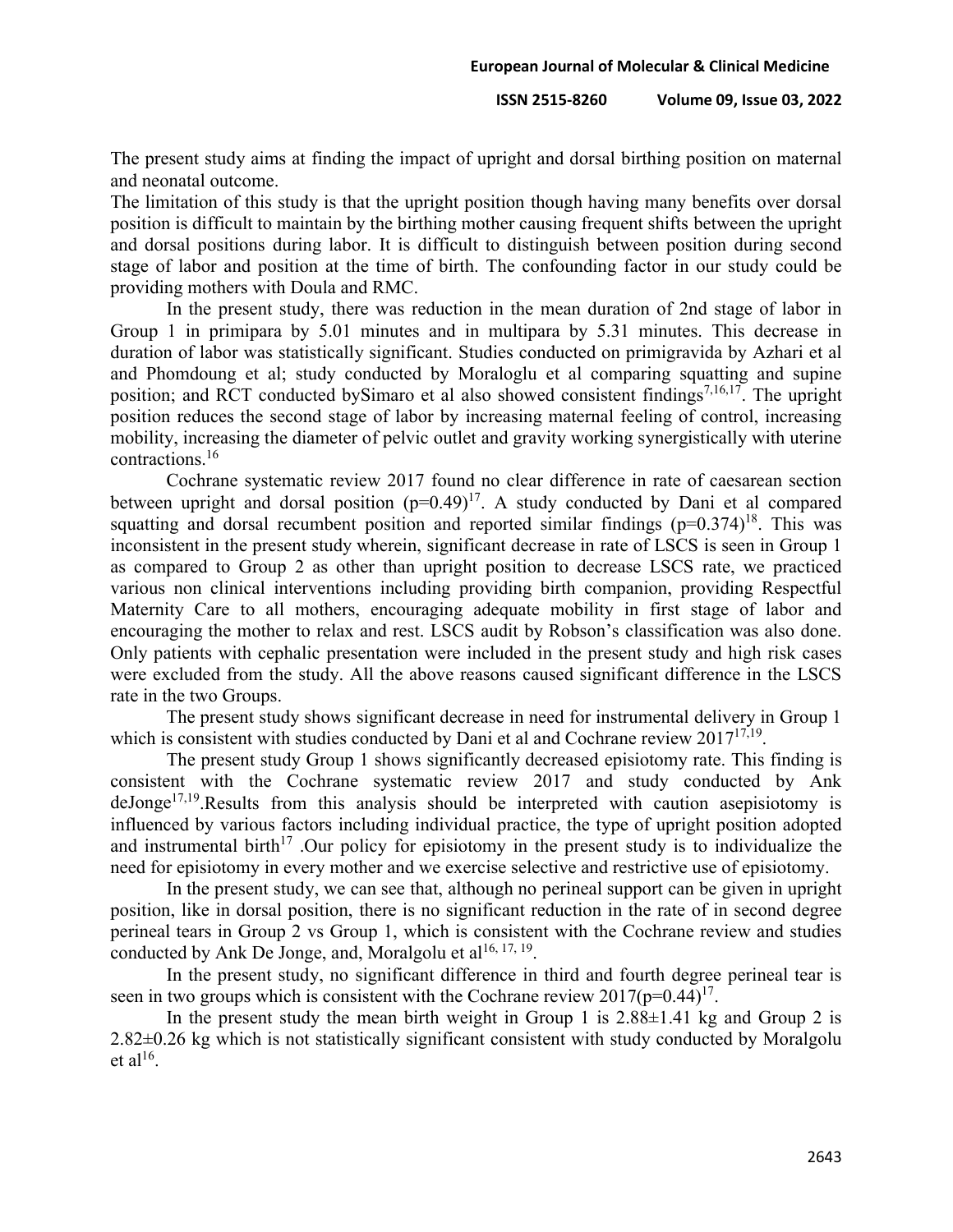#### **ISSN 2515-8260 Volume 09, Issue 03, 2022**

The present study showed no significant difference in Apgar score and NICU admission of babies delivered in two groups which is consistent with Cochrane review 2017, studies conducted by DeJonge 2014 and Moragulu et  $al^{16,17,19}$ .

The present indicates a significant difference in the mean VAS between two groups indicating decrease pain intensity in the upright position, which are consistent with the studies conducted by Valini M et al, Nilsen et al, Moralgolu et al and Gizzo et al<sup>6, 16, 20,21</sup>.

In the present study Group 1 is associated with significantly less pain intensity which correlates with study conducted by De Jonge et al, Phumdoung et al and Azhari et al wherein women reported significantly reduced sensation of pain in second stage of labor in upright position as compared to dorsal position sitting position<sup>17, 19</sup>.

#### **5. CONCLUSIONS**

All mothers along with the birth companion of her choice, should be counselled from ANC period itself about the different birthing positions, advantages of the same and the various ways to adopt the same. As there is no one correct delivery position, but a range of alternatives that the mother can adopt, obstetrics should motivate and encourage the mother to take the position of her choice.

Upright position is associated with significant reduction in the duration of second stage of labour in primipara as well as multipara. The rate of episiotomy, Lower segment caesarean section and instrumental delivery is significantly reduced in mothers opting for upright birthing position.

When given a choice, mothers readily adopted the upright position as it had an advantage of "being in control" of the birthing process and is associated with decreased pain perception. Upright birthing position should be offered to women in second stage of labour, especially in situations where expedited delivery may be indicated.

Respectful Maternity care is the right of every birthing woman and empowering mother to adopt the position of her choice is a small but effective step towards Respectful Maternity Care.

#### **6. REFERENCES:**

(1)Nieuwenhuijze,M.J,Low,L.K,Korstjens,I,and Largo-Janssen,T.(2014). The role of maternity care providers in promoting shared decision making regarding birthing positions during the 2nd stage of labor.JMidferyWomens Health 59(3),277-285.doi10.1111/jmwh.12187

(2) Payton, Carol L., "Use of the Peanut Ball to Decrease First and Second Stages of Labor" (2015). Graduate Theses, Dissertations, and Capstones.

(3) Kopas ML. A review of evidence-based practices for management of second stage of labor. J Midwifery Womens Health 2014;59(3):264-76

(4) Eason E, Labrecque M, Wells G, Feldman P. Preventing perineal trauma during childbirth, a systematic review. Obstetrics &Gynecology 2000; 95:464-471

(5) Rosenstock L, Helsing K, Rimer BK. Public health education in the United States: then and now. Public Health Rev. 2011;33:39–65

(6) Gizzo S, Di Gangi S, Noventa M, Bacile V, Zambon A, Nardelli GB. Women's choice of positions during labour: return to the past or a modern way to give birth? A cohort study in Italy. Biomed Res Int. 2014;2014.